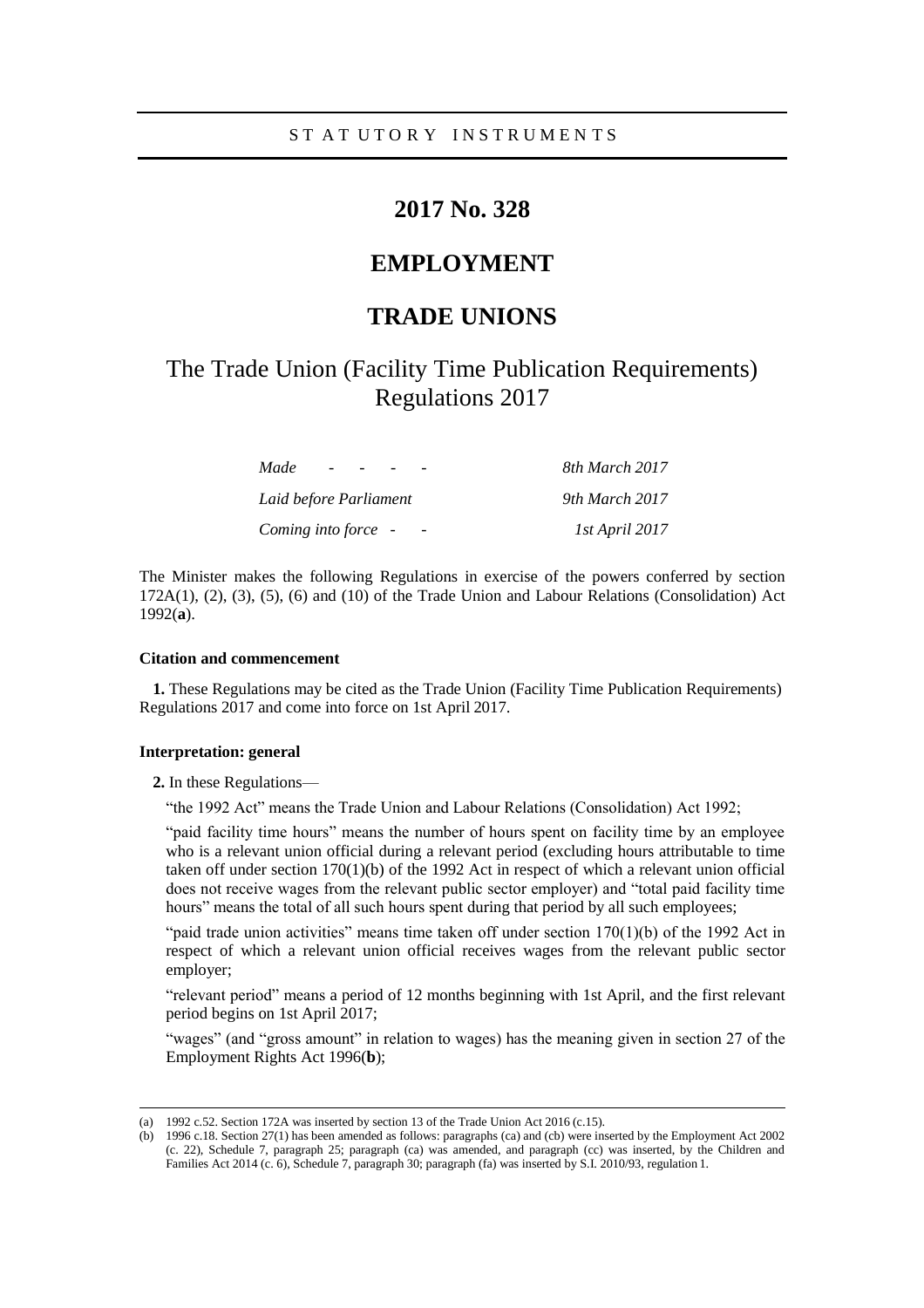"working hours" has the meaning given in section 173(1) of the 1992 Act(**a**).

#### **Crown employees: person or entity to be treated as an employer**

**3.** For the purposes of section 172A of the 1992 Act, a public authority that is an emanation of the Crown is to be treated as the employer of a relevant union official who is employed by the Crown under or for the purposes of that authority (and a reference in these Regulations to an employee is, in the case of such a public authority, to a person employed by the Crown under or for the purposes of that authority).

### **Meaning of total cost of facility time**

**4.**—(1) For the purposes of these Regulations, the total cost of facility time for a relevant period is calculated by taking the following steps—

- (a) Step 1 determine the hourly cost of each employee who was a relevant union official during that period;
- (b) Step  $2$  multiply the hourly cost for each such employee by the number of paid facility time hours spent by that employee on facility time during the period (if there is only one employee who was a relevant union official, this amount is the total cost of facilitytime);
- (c) Step 3 if there is more than one employee who was a relevant union official, add together each of the amounts produced by the calculations at step 2.
- (2) The hourly cost for the purposes of step 1 is calculated by—
	- (a) adding—
		- (i) the gross amount spent on wages by the employer in respect of the employee during the period;
		- (ii) the amount spent on pension contributions by the employer in respect of that employee during the period; and
		- (iii) the amount of national insurance contributions paid by the employer in respect of the employee during the period; then
	- (b) dividing that amount by the working hours of the employee during the period.

(3) But a notional hourly cost must be used at step 2, instead of the actual hourly cost determined under step 1, where the employee is identifiable.

(4) An employee is identifiable if the employer considers that the use of the actual hourly cost will lead, when the information required to be published under these Regulations is published, to another person being able to identify the employee's wages during the relevant period.

(5) The notional hourly cost referred to in paragraph (3) must be reasonable having regard to the type of work the identifiable employee ordinarily did for the employer during the relevantperiod.

### **Meaning of total pay bill**

**5.** For the purposes of these Regulations, the total pay bill for a relevant period is calculated by adding—

- (a) the total gross amount spent on wages by the employer in respect of its employees during the period;
- (b) the total amount spent on pension contributions by the employer in respect of its employees during the period; and
- (c) the total amount of national insurance contributions paid by the employer in respect of its employees during the period.

<sup>(</sup>**a**) Section 173(1) was amended by the Employment Act 2002 (c. 22), Schedule 7, paragraph 21.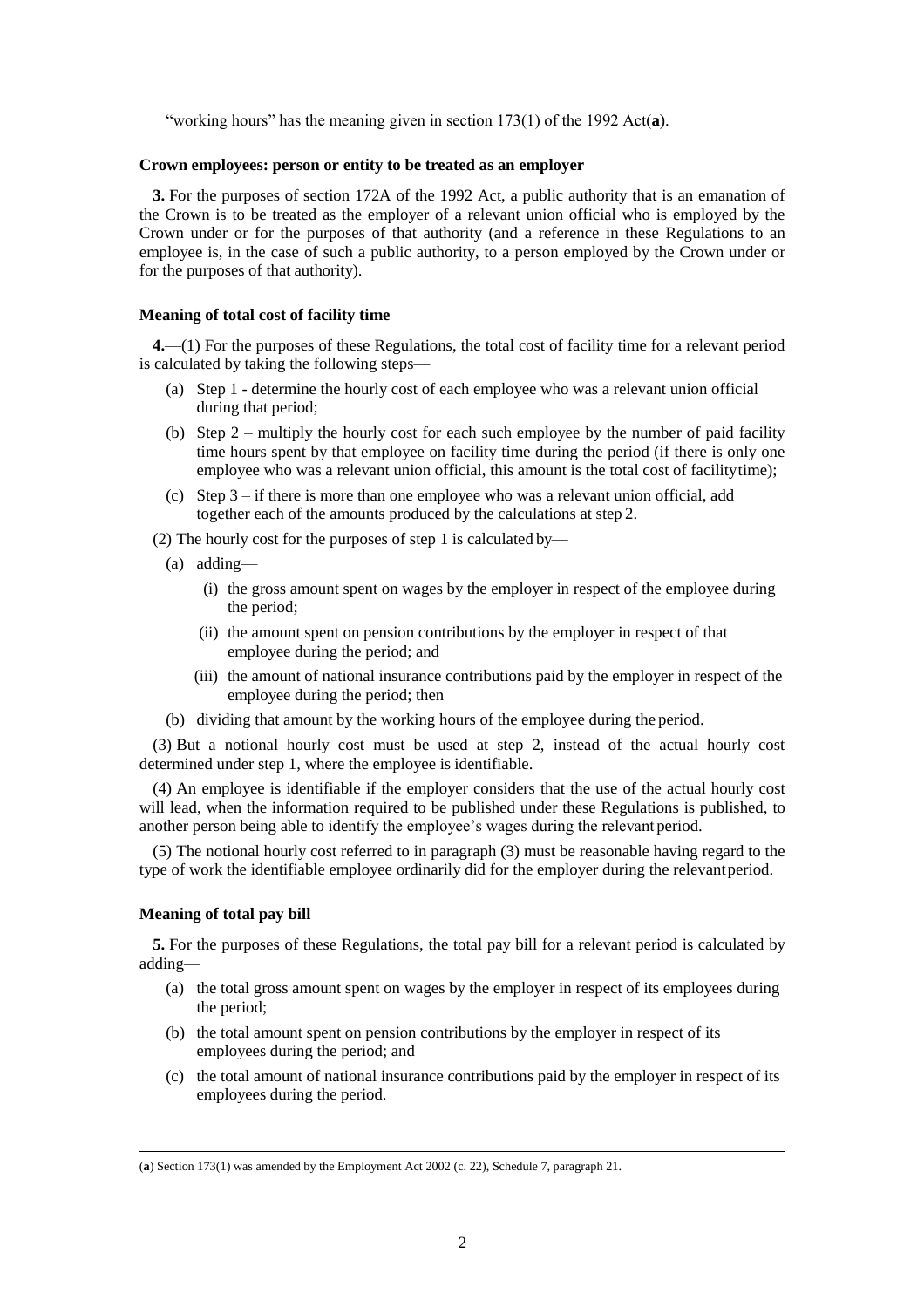#### **Meaning of full-time equivalent employee number**

**6.** For the purposes of these Regulations, the full-time equivalent employee number is calculated by—

- (a) establishing the number of full-time employees; and
- (b) adding to that number such fraction as is just and reasonable in respect of those employees who are not full-time.

#### **Relevant public sector employer**

**7.**—(1) Subject to paragraph (3), a public authority referred to in paragraph (2) is specified for the purposes of section  $172A(2)(a)$  of the 1992 Act.

(2) The public authorities are—

- (a) any department of the Government of the United Kingdom (excluding the Secret Intelligence Service, the Security Service and the Government Communications Headquarters);
- (b) the Scottish Ministers; and
- (c) an authority listed, or of a description, in Schedule 1.

(3) An authority of a description in Schedule 1 which is a devolved Welsh authority is not specified for the purposes of section 172A(2)(a).

(4) In paragraph (3), "devolved Welsh authority" has the same meaning as in section 157A of the Government of Wales Act 2006(**a**) (inserted into that Act by section 4 of the Wales Act 2017(**b**)).

### **Requirement to publish information**

**8.**—(1) If the employee number condition is met in respect of a relevant period, a relevant public sector employer must publish the information that comprises the response to the questions, or request for information, set out in Schedule 2 in respect of that period as it applies to that employer.

(2) The employee number condition is met if the relevant public sector employer has a full-time equivalent employee number of more than 49 throughout the entirety of any seven of the months within the relevant period.

(3) The information must be published, together with the questions, or request for information, in the form indicated in Schedule 2.

(4) The information must be published by being—

- (a) placed on a website maintained by or on behalf of the employer before 31st July in the calendar year in which the relevant period to which the information relates ends; and
- (b) included in the employer's annual report which covers the relevant period, where the employer produces an annual report.

(5) If the information is not, by virtue of paragraph (4), placed on a website maintained by or on behalf of the Government of the United Kingdom, the employer must also cause it to be placed on such a website before 31st July in the calendar year in which the relevant period to which the information relates ends.

(6) Paragraph (7) applies to a local authority, the Common Council of the City of London and the Council of the Isles of Scilly if the authority or Council is required to publish information under this regulation in respect of a relevant period.

(7) The authority or Council must comply with the requirements of this regulation separately in relation to—

<sup>(</sup>**a**) 2006 c. 32.

<sup>(</sup>**b**) 2017 c. 4.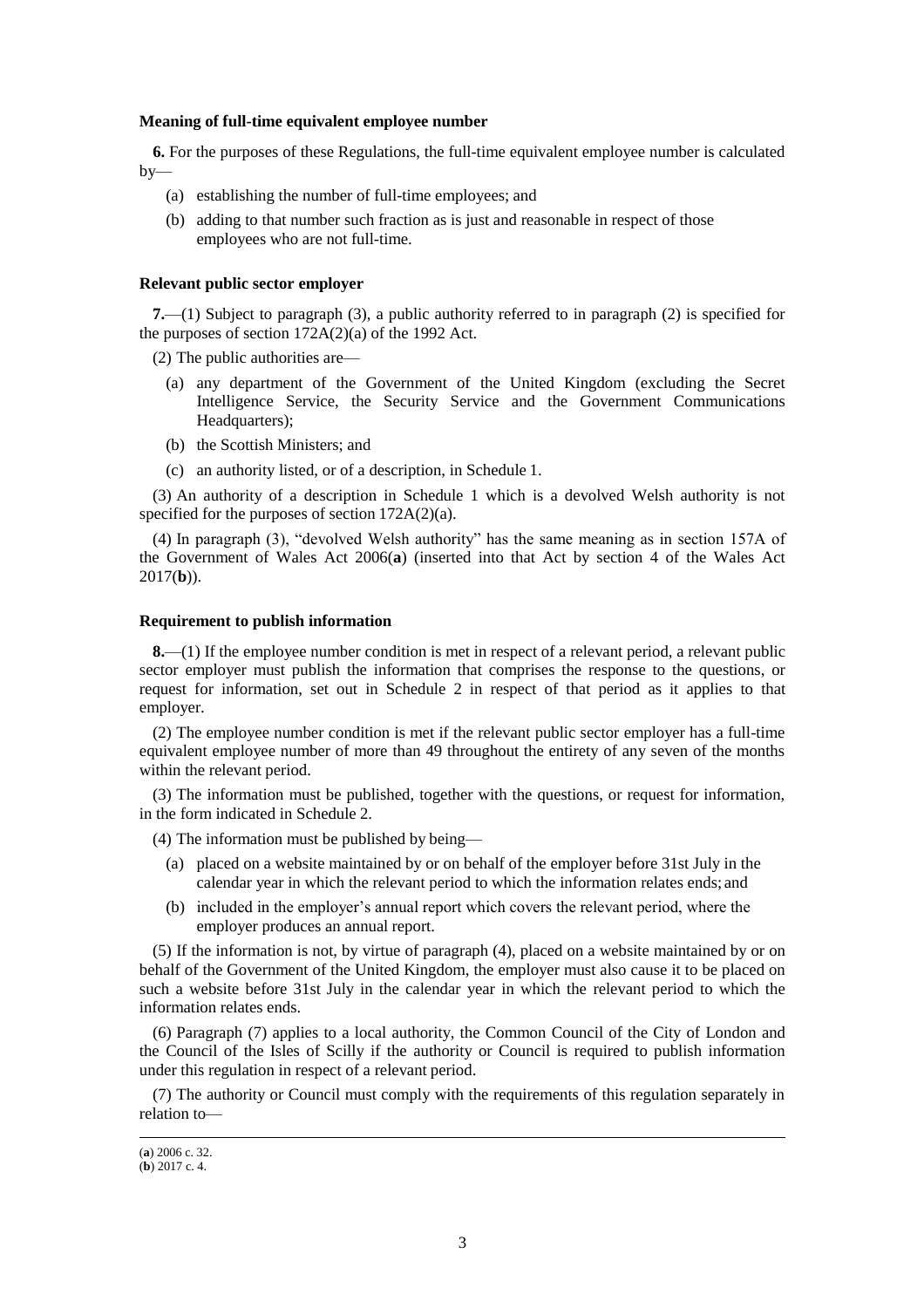- (a) its central function employees;
- (b) its education function employees;
- (c) its fire and rescue function employees,

to the extent it has employees within those categories.

(8) The reference in paragraph (7) to "separately" means publishing the information, and carrying out such calculations as are necessary for the purposes of determining the information to be published, as if the employer were a separate employer for each category of employees.

(9) In paragraph  $(7)$ —

"central function employees" means employees of the authority or Council other than—

- (a) its fire and rescue function employees; and
- (b) its education function employees;

"education function employees" means persons employed by virtue of section 35(2) of the Education Act 2002(**a**) (staffing of community, voluntary controlled, community special and maintained nursery schools);

"fire and rescue function employees" means employees employed to carry out functions that the authority or Council has because it is a fire and rescue authority (see section 1 of the Fire and Rescue Services Act 2004(**b**)).

*Ben Gummer* Minister for the Cabinet Office 8th March 2017 Cabinet Office

SCHEDULE 1 Regulation 7

## Public authorities

## PART 1

### Local Authorities

**1.** A local authority within the meaning of the Local Government Act 1972(**c**).

**2.** The Council of the Isles of Scilly.

**3.** The Common Council of the City of London.

**4.** The Greater London Authority as established under section 1 of the Greater London Authority Act 1999(**d**).

**5.** An economic prosperity board established under section 88 of the Local Democracy, Economic Development and Construction Act 2009(**e**).

<sup>(</sup>a) 2002 c. 32. Section 35(2) was amended by S.I. 2010/1158 so that "local authority" was substituted for "local education authority" (see Schedule 2, Part 1, paragraph  $11(2)$ ). For the meaning of "local authority" as used in section 35(2), see section 212(1) of the 2002 Act (as amended by S.I. 2010/1158, Schedule 2, Part 1, paragraph 11(12)) and section 579(1) of the Education Act 1996 (c. 56) (as amended by S.I. 2010/1158, article  $3(2)(b)$ ).

<sup>(</sup>b) 2004 c. 21. The reference in section 1(2)(d) to a metropolitan county fire and civil defence authority is treated as a reference to a metropolitan county fire and rescue authority (see the Civil Contingencies Act 2004 (c. 36), Schedule 2, Part 1, paragraph 10(2)).

<sup>(</sup>**c**) 1972 c.70.

<sup>(</sup>**d**) 1999 c.29.

<sup>(</sup>**e**) 2009 c.20.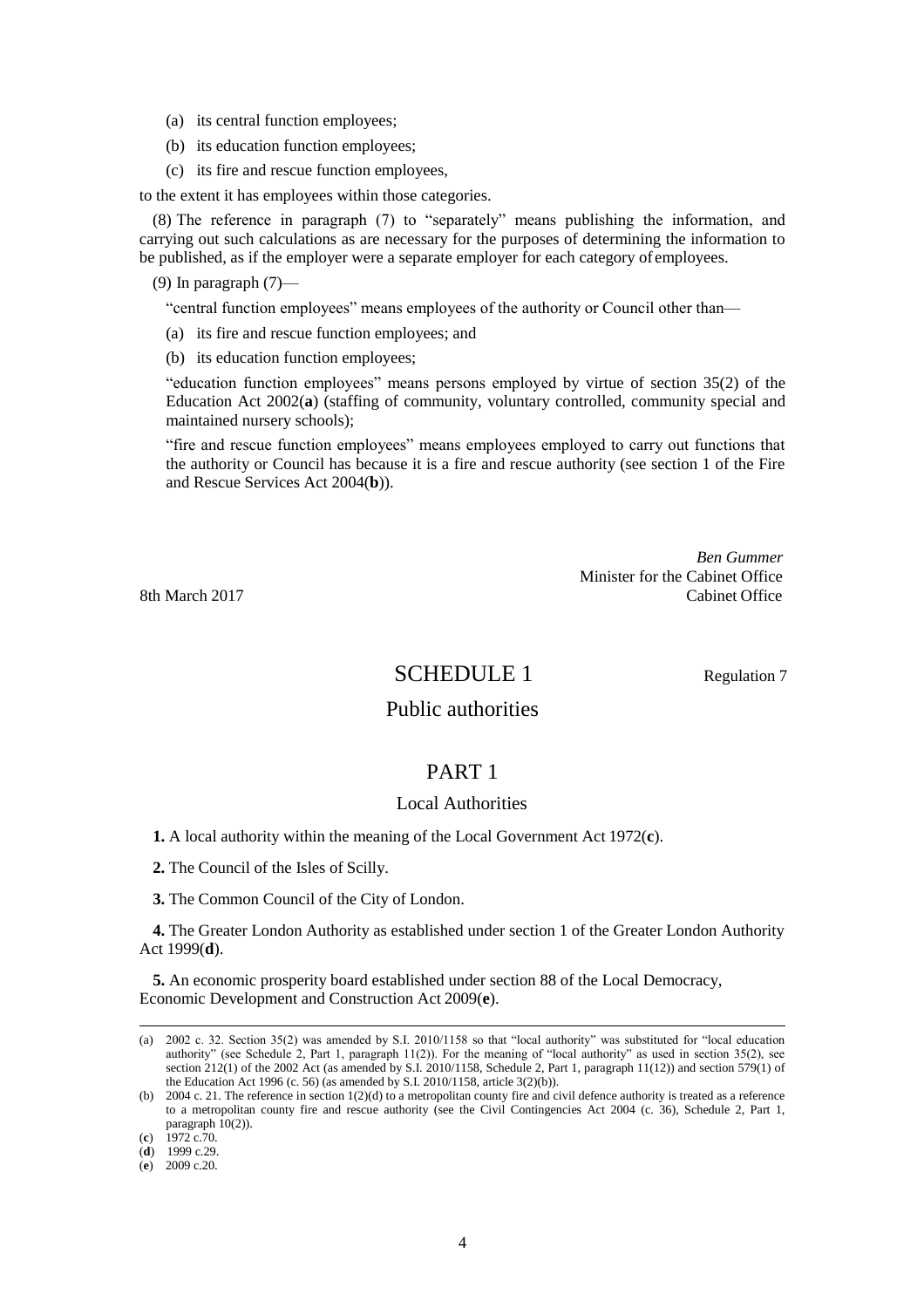**6.** A combined authority established under section 103 of the Local Democracy, Economic Development and Construction Act 2009.

**7.** A council constituted under section 2 of the Local Government etc. (Scotland) Act 1994(**a**).

**8.** A joint board, within the meaning of section 235(1) of the Local Government (Scotland) Act 1973(**b**).

**9.** A fire and rescue authority constituted by a scheme under section 2 of the Fire and Rescue Services Act 2004(**c**) or a scheme to which section 4 of that Act applies.

**10.** A joint fire authority established under Part 4 of the Local Government Act 1985 (police, fire services, civil defence and transport)(**d**).

**11.** Any body established pursuant to an order under section 67 of the Local Government Act 1985 (successors to residuary bodies).

**12.** The London Fire and Emergency Planning Authority as reconstituted by section 328 of the Greater London Authority Act 1999(**e**).

**13.** The Scottish Fire and Rescue Service established under section 1A of the Fire (Scotland) Act 2005(**f**).

**14.** An internal drainage board which is being continued by virtue of section 1 of the Land Drainage Act 1991(**g**).

**15.** Transport for London as established under section 154 of the Greater London Authority Act 1999(**h**).

**16.** The London Transport Users' Committee as established under section 247 of the Greater London Authority Act 1999.

**17.** A Passenger Transport Executive for an integrated transport area or a passenger transport area within the meaning of Part 2 of the Transport Act 1968(**i**).

**18.** The Passengers' Council as established by section 19 of the Railways Act 2005(**j**).

**19.** A Transport Partnership established under section 1 of the Transport (Scotland) Act2005(**k**).

**20.** A sub-national transport body established under section 102E of the Local Transport Act 2008(**l**).

**21.** A National Park Authority established by an order under section 63 of the Environment Act 1995(**m**).

**22.** A National Park Authority established by virtue of Schedule 1 to the National Parks (Scotland) Act 2000(**n**).

(**m**) 1995 c.25.

<sup>(</sup>**a**) 1994 c.39. (**b**) 1973 c.65.

<sup>(</sup>**c**) 2004 c.21.

<sup>(</sup>**d**) 1985 c.51.

<sup>(</sup>**e**) 1999 c.29.

<sup>(</sup>f) 2005 asp 5. Section 1A was inserted by the Police and Fire Reform (Scotland) Act 2012 (asp 8), section 101(1).

<sup>(</sup>g) 1991 c.59; section 1(1) was amended by Water Act 2014 c.21, Schedule 10, paragraph 4.  $(h)$  1999 c.29.

<sup>(</sup>**i**) 1968 c.73.

<sup>(</sup>**j**) 2005 c.14.

<sup>(</sup>**k**) 2005 asp 12.

<sup>(</sup>**l**) 2008 c.26. Section 102E was inserted by Cities and Local Government Devolution Act 2016 (c. 1), section 21.

<sup>(</sup>**n**) 2000 asp 10.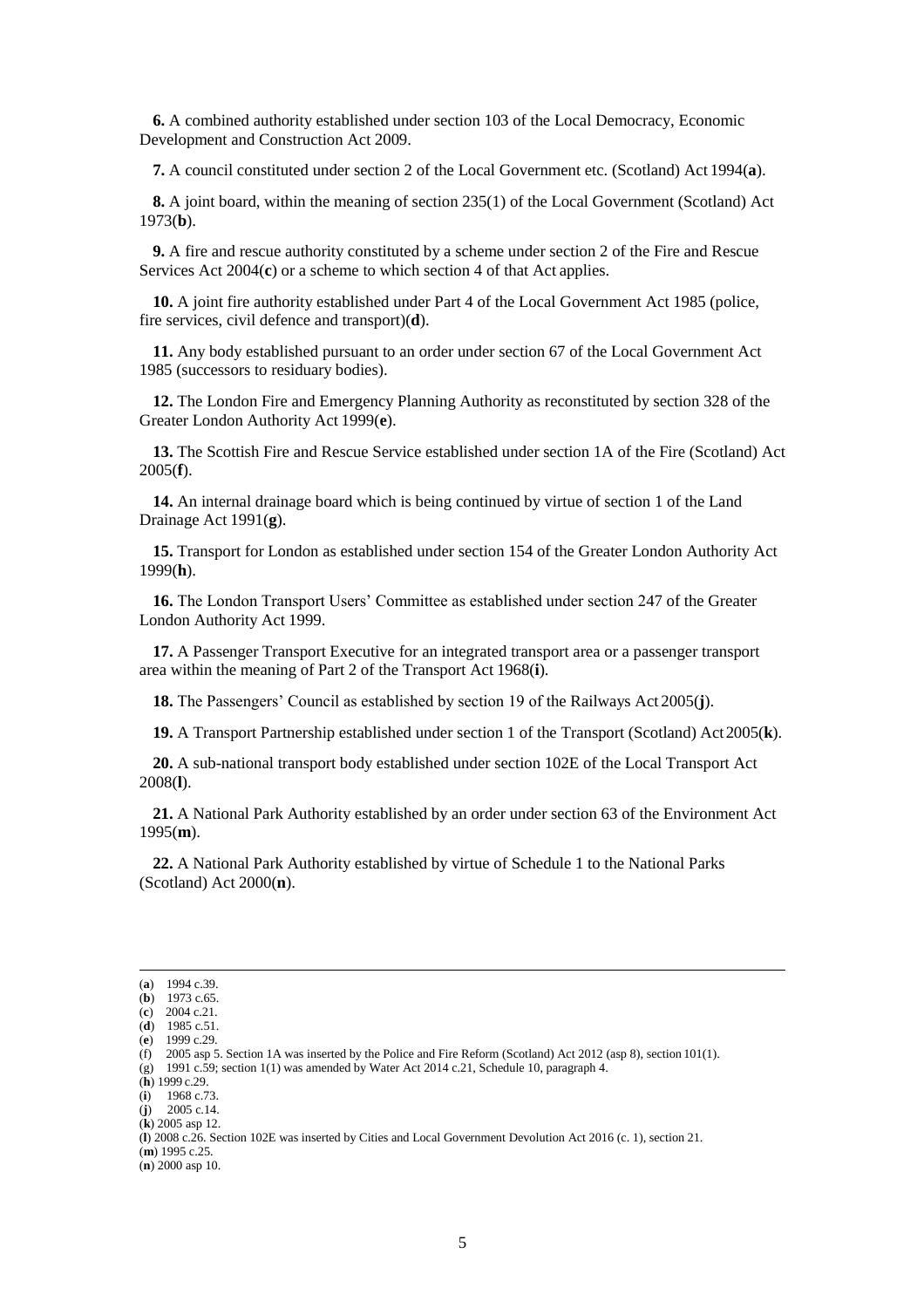**23.** The Broads Authority established by section 1 of the Norfolk and Suffolk Broads Act 1988(**a**).

**24.** A Conservation Board established under section 86 of the Countryside and Rights of Way Act 2000(**b**).

## PART 2

## The National Health Service

**25.** A clinical commissioning group established under section 14D of the National Health Service Act 2006(**c**).

**26.** A National Health Service Foundation Trust established under section 35 of the National Health Service Act 2006(**d**).

**27.** A National Health Service Trust established under section 25 of the National Health Service Act 2006.

**28.** A special health authority established under section 28 of the National Health Service Act 2006 or section 22 of the National Health Service (Wales) Act 2006(**e**).

**29.** The Common Services Agency for the Scottish Health Service established under section 10 of the National Health Service (Scotland) Act 1978(**f**).

**30.** A Health Board, or Special Health Board, constituted under section 2 of the National Health Service (Scotland) Act 1978(**g**).

**31.** Healthcare Improvement Scotland established under section 10A of the National Health Service (Scotland) Act 1978(**h**).

**32.** The National Health Service Commissioning Board established under section 1H of the National Health Service Act 2006(**i**).

**33.** Monitor.

## PART 3

### Maintained Schools and other Educational Institutions

**34.** The governing body of a foundation school, voluntary aided school or foundation special school.

**35.** The proprietor (as defined in section 579(1) of the Education Act 1996(**j**)) of—

(a) an Academy school within the meaning of section 1A of the Academies Act 2010(**k**);

<sup>(</sup>**a**) 1988 c.4. (**b**) 2000 c.37.

<sup>(</sup>c) 2006 c.41. Section 14D was inserted by the Health and Social Care Act 2012 (c.7), section 25(1).

<sup>(</sup>d) Section 35 is prospectively repealed by the Health and Social Care Act 2012 (c.7), section 180.

<sup>(</sup>**e**) 2006 c. 42.

<sup>(</sup>f) 1978 c.29. Section 10(1) was amended by of the Health Services Act 1980 (c.59), Schedule 6, paragraph 2 and the Public Bodies (Joint Working) Act 2014 (asp 9), section 63(2)(a).

<sup>(</sup>g) 1978 c.29. Section  $2(1)(a)$  was amended by the Smoking Health and Social Care (Scotland) Act 2005 (asp 13), Schedule 2, paragraph 2(2), the Health and Social Services and Social Security Adjudications Act 1983 (c.41), Schedule 7, paragraph 1, and the National Health Service Reform Act 2004 (asp 7) Schedule 1, paragraph 1(2)(a). Section 2(1)(b) was inserted by the National Health Service and Community Care Act 1990 (c.19), section 28(a)(ii).

<sup>(</sup>h) 1978 c.29. Section 10A was inserted by the Public Services Reform (Scotland) Act 2010 (asp 8), section 108.

<sup>(</sup>i) Section 1H was inserted by the Health and Social Care Act 2012 (c.7), section 9. The National Health Service Commissioning Board is known as NHS England.

<sup>(</sup>**j**) 1996 c.56.

<sup>(</sup>k) 2010 c.32; sections 1A, 1B and 1C inserted by Education Act 2011 (c.21), section 53(7).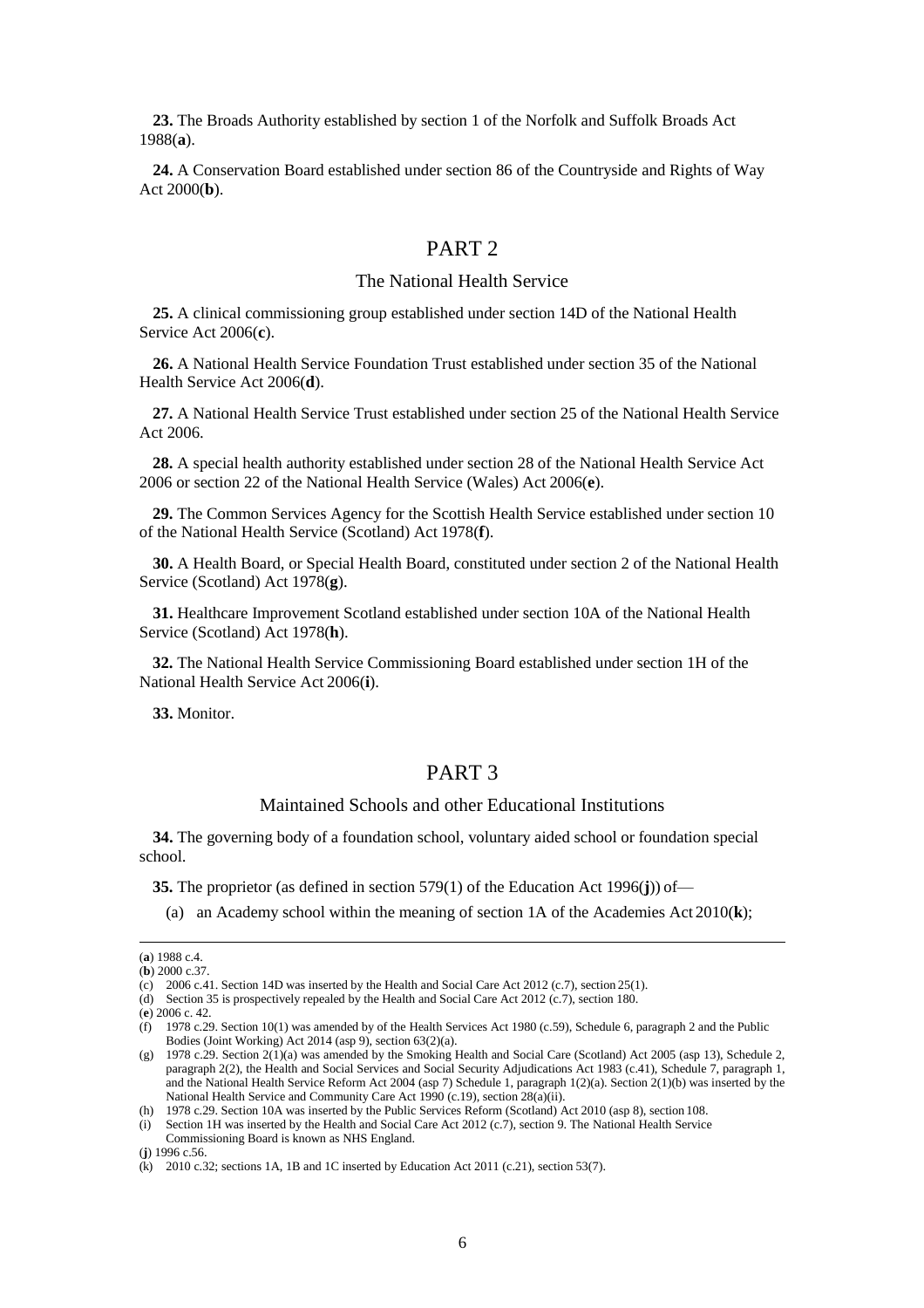- (b) a 16 to 19 Academy within the meaning of section 1B of that Act;
- (c) an alternative provision Academy within the meaning of section 1C of that Act.

**36.** The governing body (as defined in section 90 of the Further and Higher Education Act 1992(**a**)) of—

- (a) an institution in the further education sector within the meaning of section 91(3) and (3A) of that Act(**b**);
- (b) an institution conducted by a higher education corporation within the meaning of section 90(1) of that Act;
- (c) a designated institution for the purposes of Part 2 of that Act, as defined by section 72(3) of that Act.

**37.** A university, including any college, school, hall or other institution of that university, receiving financial support under section 65 of the Further and Higher Education Act1992(**c**).

**38.** A manager (as defined by section 135 of the Education (Scotland) Act 1980(**d**)) of a central institution within the meaning of that Act.

**39.** The governing body (as defined by section 35 of the Further and Higher Education (Scotland) Act 2005(**e**)) of an institution in receipt of funding from the Scottish Further and Higher Education Funding Council or a regional strategic body within the meaning of thatAct.

## PART 4

### Police Staff

**40.** A police and crime commissioner as established by section 1 of the Police Reform and Social Responsibility Act 2011(**f**).

**41.** A chief officer of a police force in England or Wales.

**42.** The British Transport Police Authority as established by section 18 of the Railway and Transport Safety Act 2003(**g**).

**43.** The Civil Nuclear Police Authority as established by section 51 of the Energy Act2004(**h**).

**44.** The Scottish Police Authority established under section 1 of the Police and Fire Reform (Scotland) Act 2012(**i**).

## PART 5

### Other Bodies

**45.** Accountant in Bankruptcy.

<sup>(</sup>a) 1992 c.13; section 91(3) was amended by and 91(3A) was inserted by the Apprenticeships, Skills, Children and Learning Act 2009 (c.22), Schedule 8, paragraphs 1 and 13(1), (2) and (3).

<sup>(</sup>b) Section 91 was amended by the Apprenticeships, Skills, Children and Learning Act 2009, Schedule 8, paragraph 13(1) to (3).

<sup>(</sup>c) 1992 c.13; section 65(2)(c)(i) was amended by the Local Education Authorities and Children's Service Authorities (Integration of Functions) Order S.I. 2010/1158, Schedule 2, Part 1, paragraph 5(1) and (2); subsections (3A) and (3B) were inserted by the Teaching and Higher Education Act 1998 (c.30), section 27.

<sup>(</sup>**d**) 1980 c.44.

<sup>(</sup>**e**) 2005 asp 6. Section 7B (regional strategic bodies) was inserted by the Post-16 Education (Scotland) Act 2013 (asp 12), section 8.

<sup>(</sup>**f**) 2011 c.13.

<sup>(</sup>**g**) 2003 c.20.

<sup>(</sup>**h**) 2004 c.20.

<sup>(</sup>**i**) 2012 asp 8.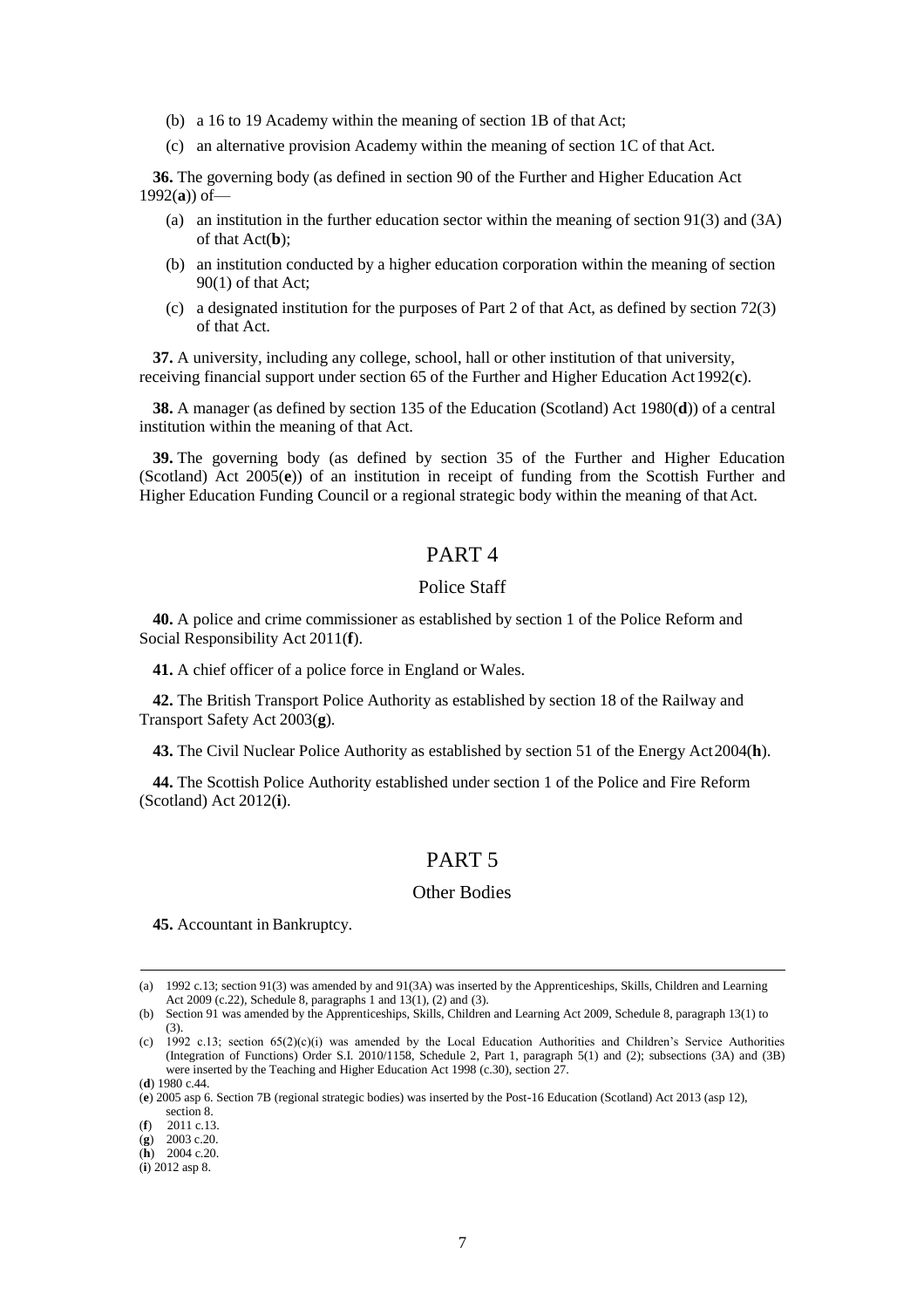- **46.** The Advisory, Conciliation and Arbitration Service.
- **47.** The Arts Council England(**a**).
- **48.** The Arts and Humanities Research Council.
- **49.** The Big Lottery Fund.
- **50.** The Biotechnology and Biological Sciences ResearchCouncil.
- **51.** The Board of Commissioners of the Royal Hospital atChelsea.
- **52.** The Board of Governors of the Museum of London(**b**).
- **53.** The Board of Trustees of the Armouries.
- **54.** The Board of Trustees of the National Gallery.
- **55.** The Board of Trustees of the National Galleries of Scotland(**c**).
- **56.** The Board of Trustees of the National Museums and Galleries on Merseyside.
- **57.** The Board of Trustees of the National Museums Scotland(**d**).
- **58.** The Board of Trustees of the National Portrait Gallery.
- **59.** The Board of Trustees of the Royal Botanic Garden, Edinburgh(**e**).
- **60.** The Board of Trustees of the Royal Botanic Gardens, Kew.
- **61.** The Board of Trustees of the Science Museum.
- **62.** The Board of Trustees of the Tate Gallery.
- **63.** The Board of Trustees of the Victoria and Albert Museum.
- **64.** The Board of Trustees of the Wallace Collection.
- **65.** The Britain-Russia Centre and the British East-West Centre(**f**).
- **66.** The British Broadcasting Corporation.
- **67.** The British Council(**g**).
- **68.** The British Library Board.
- **69.** The British Tourist Authority.
- **70.** The Children and Family Court Advisory and Support Service.
- **71.** The Care Quality Commission.
- **72.** The Children's Commissioner.
- **73.** Children's Hearings Scotland.
- **74.** The Civil Service Commission.
- **75.** The Coal Authority.

<sup>(</sup>a) Registered charity number (England and Wales) 1036733.

<sup>(</sup>b) Registered charity number (England and Wales) 1139250.

<sup>(</sup>c) Registered charity number (Scotland)SC003728.

<sup>(</sup>d) Registered charity number (Scotland) SC011130. (e) Registered charity number (Scotland) SC007983.

<sup>(</sup>f) Registered company number (England and Wales) 0069337.

<sup>(</sup>g) Registered charity number (England and Wales) 209131; registered charity number (Scotland) SC037733.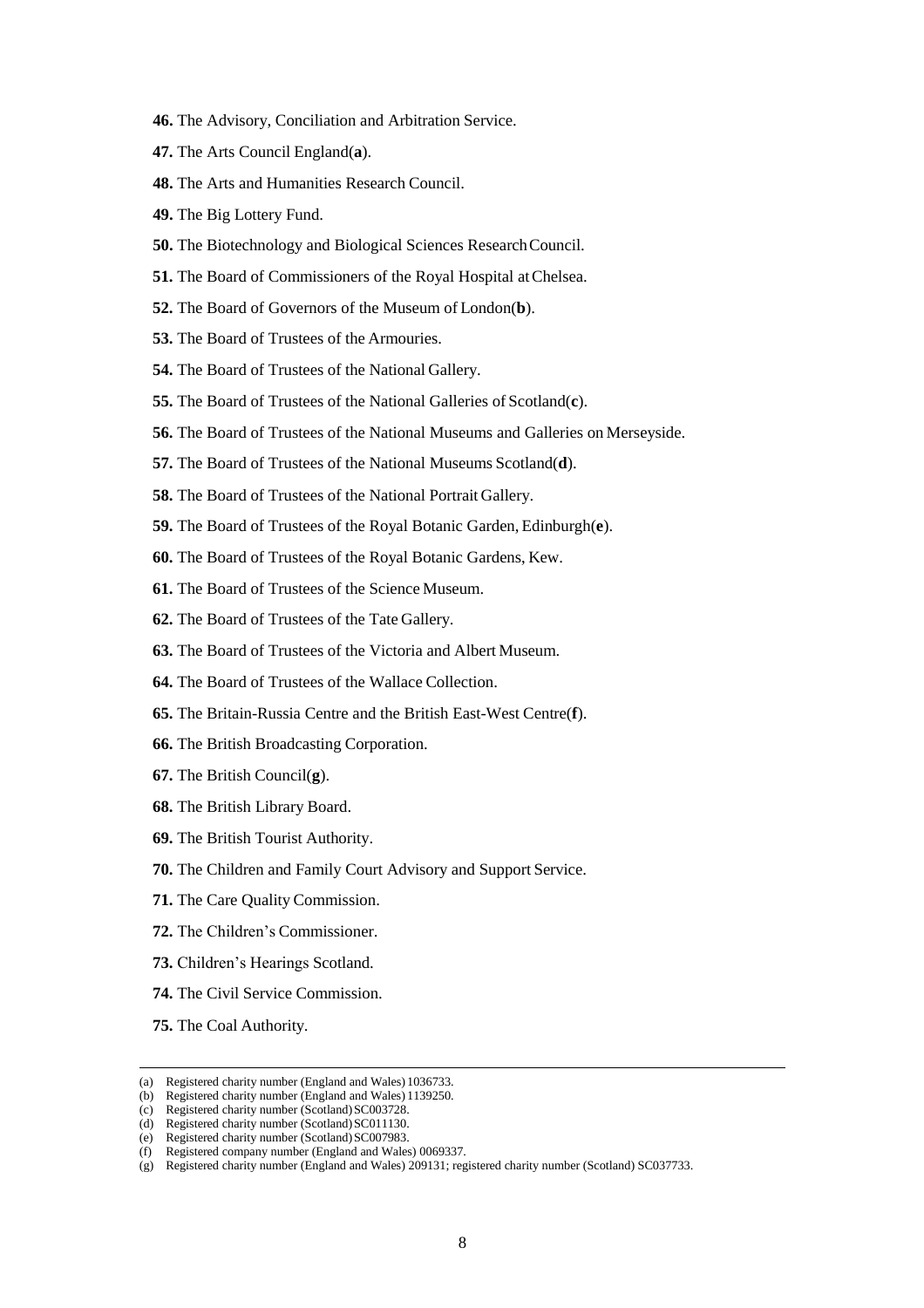- **76.** College of Policing Limited(**a**).
- **77.** The Commission for Equality and Human Rights.
- **78.** The Commission for Local Administration in England.
- **79.** The Commissioner for Children and Young People in Scotland.
- **80.** The Commissioner for Ethical Standards in Public Life in Scotland.
- **81.** The Commissioner for Public Appointments.
- **82.** The Commissioner for Victims and Witnesses.
- **83.** The Committee on Climate Change.
- **84.** The Community Development Foundation(**b**).
- **85.** The Community Justice Authority.
- **86.** The Covent Garden Market Authority.
- **87.** Creative Scotland.
- **88.** The Criminal Cases Review Commission.
- **89.** The Crofting Commission.
- **90.** Design Council(**c**).
- **91.** The Director of Fair Access to Higher Education.
- **92.** The Disclosure and Barring Service.
- **93.** The Doncaster Children's Services Trust.
- **94.** Ebbsfleet Development Corporation.
- **95.** The Economic and Social Research Council(**d**).
- **96.** The Engineering and Physical Sciences Research Council.
- **97.** The Engineering Construction Industry Training Board.
- **98.** The English Sports Council.
- **99.** The Environment Agency.
- **100.** Food Standards Scotland.
- **101.** The Gaelic Media Service.
- **102.** Gangmasters and Labour Abuse Authority.
- **103.** The Great Britain-China Centre(**e**).
- **104.** The Health and Safety Executive.
- **105.** The Health and Social Care Information Centre.
- **106.** Health Education England.

<sup>(</sup>a) Registered company number (England and Wales) 08235199.

<sup>(</sup>b) Registered charity number (England and Wales) 1139975; registered company number (England and Wales) 07462785.

<sup>(</sup>c) Registered charity number (England and Wales) 272099.

<sup>(</sup>d) Registered company number (England and Wales) RC000555.

<sup>(</sup>e) Registered company number (England and Wales) 01196043.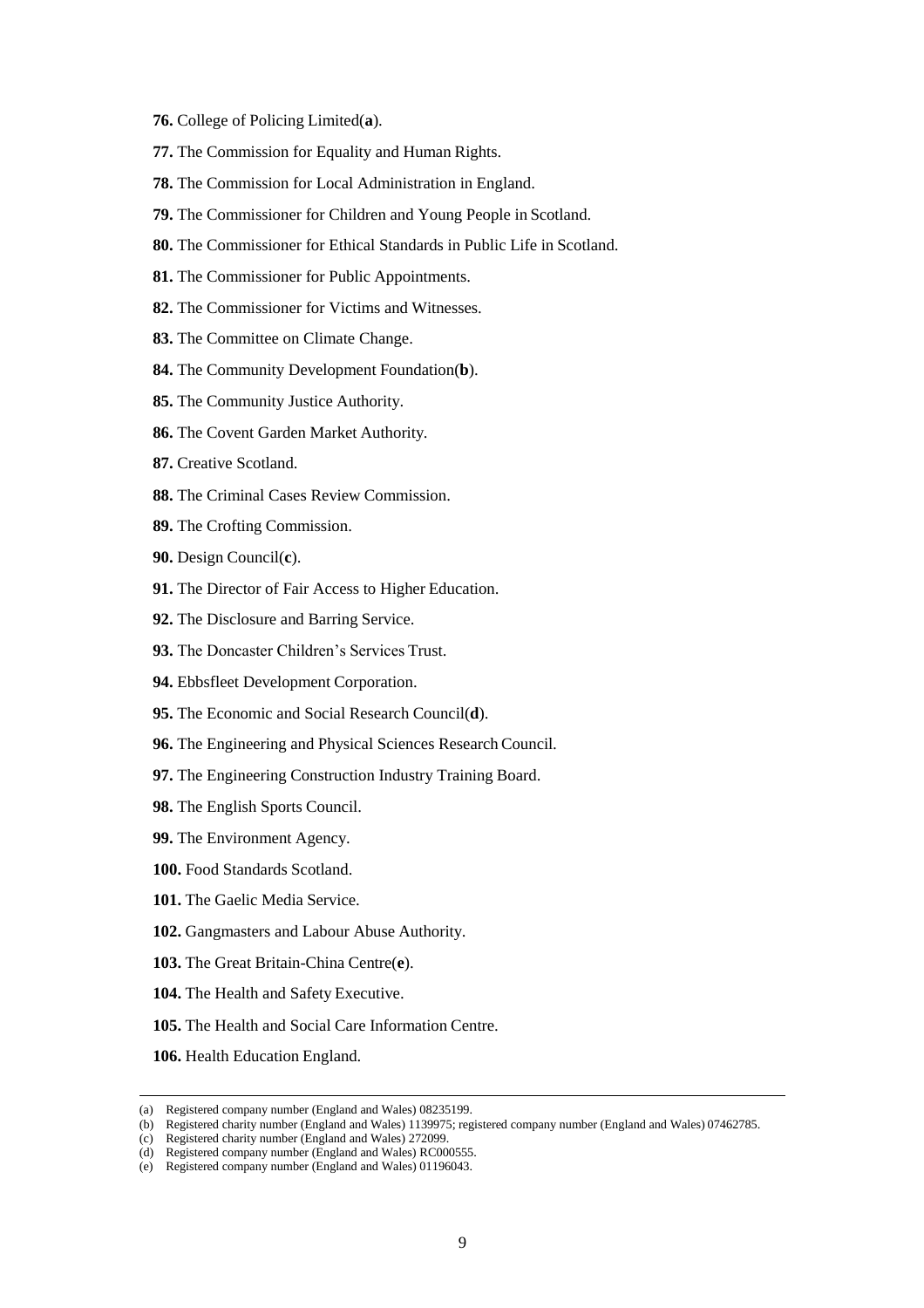- **107.** The Health Research Authority.
- **108.** Her Majesty's Chief Inspector of Prisons.
- **109.** Her Majesty's Inspectorate of Probation for England and Wales.
- **110.** Higher Education Funding Council for England.
- **111.** Highlands and Islands Enterprise.
- **112.** The Historic Buildings and Monuments Commission for England.
- **113.** Historic Environment Scotland(**a**).
- **114.** The Homes and Communities Agency.
- **115.** The Human Fertilisation and Embryology Authority.
- **116.** The Human Tissue Authority.
- **117.** The Independent Police Complaints Commission.
- **118.** The Information Commissioner.
- **119.** The Institute for Apprenticeships.
- **120.** The Joint Nature Conservation Committee.
- **121.** The Judicial Appointments and Conduct Ombudsman.
- **122.** The Judicial Appointments Commission.
- **123.** The Marine Management Organisation.
- **124.** The Marshall Aid Commemoration Commission.
- **125.** The Medical Research Council(**b**).
- **126.** Mental Welfare Commission for Scotland.
- **127.** The National Army Museum(**c**).
- **128.** The National Forest Company(**d**).
- **129.** The National Institute for Health and Care Excellence.
- **130.** The National Library of Scotland(**e**).
- **131.** The National Museum of the Royal Navy(**f**).
- **132.** The National Non-Foods Crops Centre Limited(**g**).
- **133.** National Records of Scotland.
- **134.** Natural England.
- **135.** Natural Environment Research Council.
- **136.** Nuclear Decommissioning Authority.

<sup>(</sup>a) Registered charity number (Scotland) SC045925.

<sup>(</sup>b) Registered company number (England and Wales) RC000346.

<sup>(</sup>c) Registered charity number (England and Wales) 237902.

<sup>(</sup>d) Registered company number (England and Wales) 02991970. (e) Registered charity number (Scotland) SC011086.

<sup>(</sup>f) Registered charity number (England and Wales) 1126283.

<sup>(</sup>g) Registered company number (England and Wales) 04853659.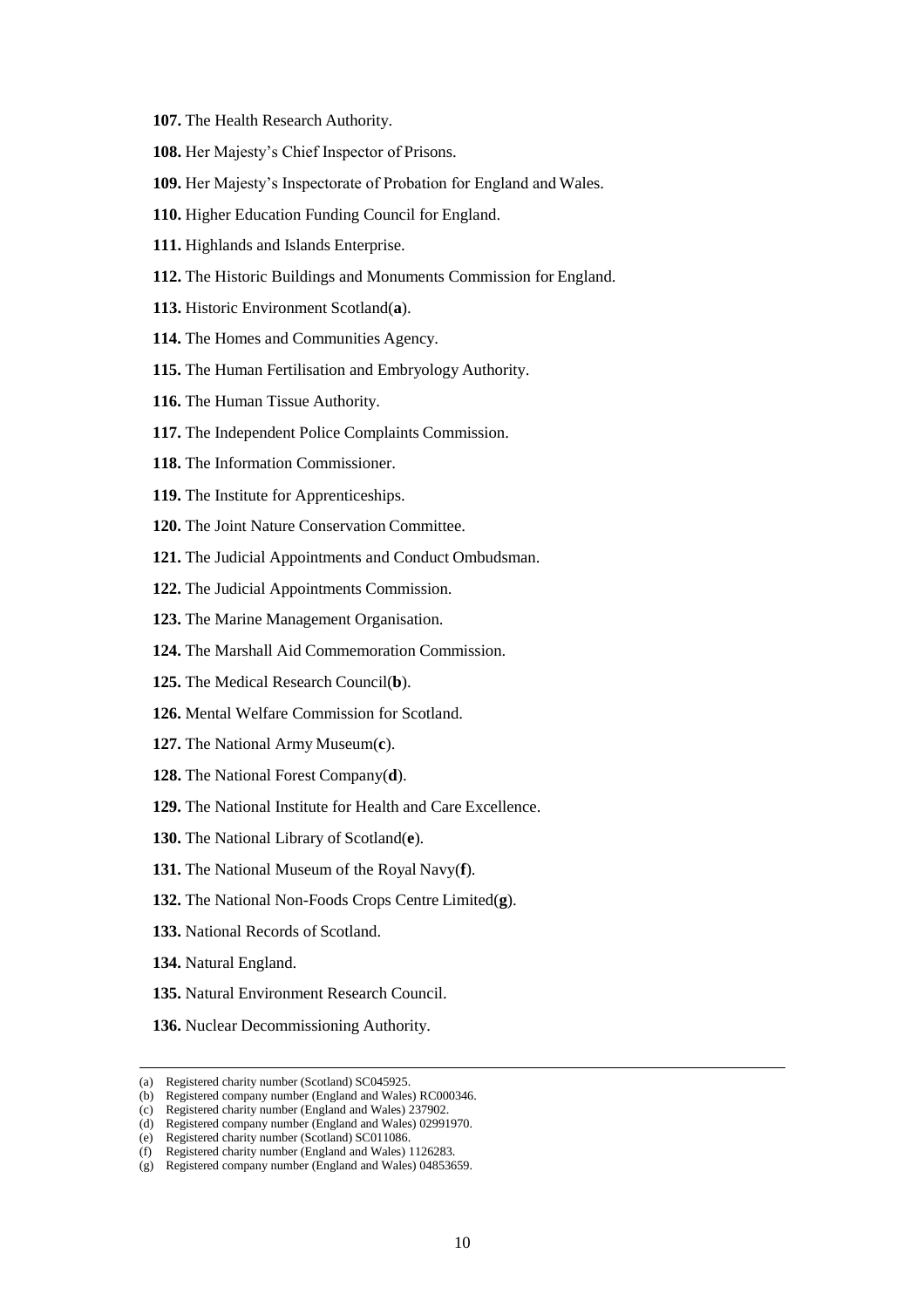- **137.** The Office for Budget Responsibility.
- **138.** The Office of Manpower Economics.
- **139.** The Office of the Scottish Charity Regulator.
- **140.** The Oil and Pipeline Agency.
- **141.** The Parole Board for England and Wales.
- **142.** The Parole Board for Scotland.
- **143.** The Police Investigations and Review Commissioner.
- **144.** The Prisons and Probation Ombudsman for England and Wales.
- **145.** The Registrar of Independent Schools.
- **146.** Registers of Scotland.
- **147.** Revenue Scotland.
- **148.** Risk Management Authority.
- **149.** The Royal Air Force Museum(**a**).
- **150.** The Science and Technology Facilities Council.
- **151.** The Scottish Ambulance Service Board.
- **152.** The Scottish Children's Reporter Administration.
- **153.** The Scottish Commission for Human Rights.
- **154.** The Scottish Courts and Tribunals Service.
- **155.** The Scottish Criminal Cases Review Commission.
- **156.** Scottish Enterprise.
- **157.** The Scottish Environment Protection Agency.
- **158.** The Scottish Fiscal Commission.
- **159.** The Scottish Further and Higher Education Funding Council.
- **160.** The Scottish Housing Regulator.
- **161.** The Scottish Information Commissioner.
- **162.** The Scottish Legal Aid Board.
- **163.** The Scottish Natural Heritage.
- **164.** The Scottish Public Services Ombudsman.
- **165.** The Scottish Qualifications Authority.
- **166.** The Scottish Road Works Commissioner.
- **167.** The Scottish Social Services Council.
- **168.** The Scottish Sports Council.
- **169.** The Sea Fish Industry Authority.

<sup>(</sup>**a**) Registered charity number (England and Wales) 244708.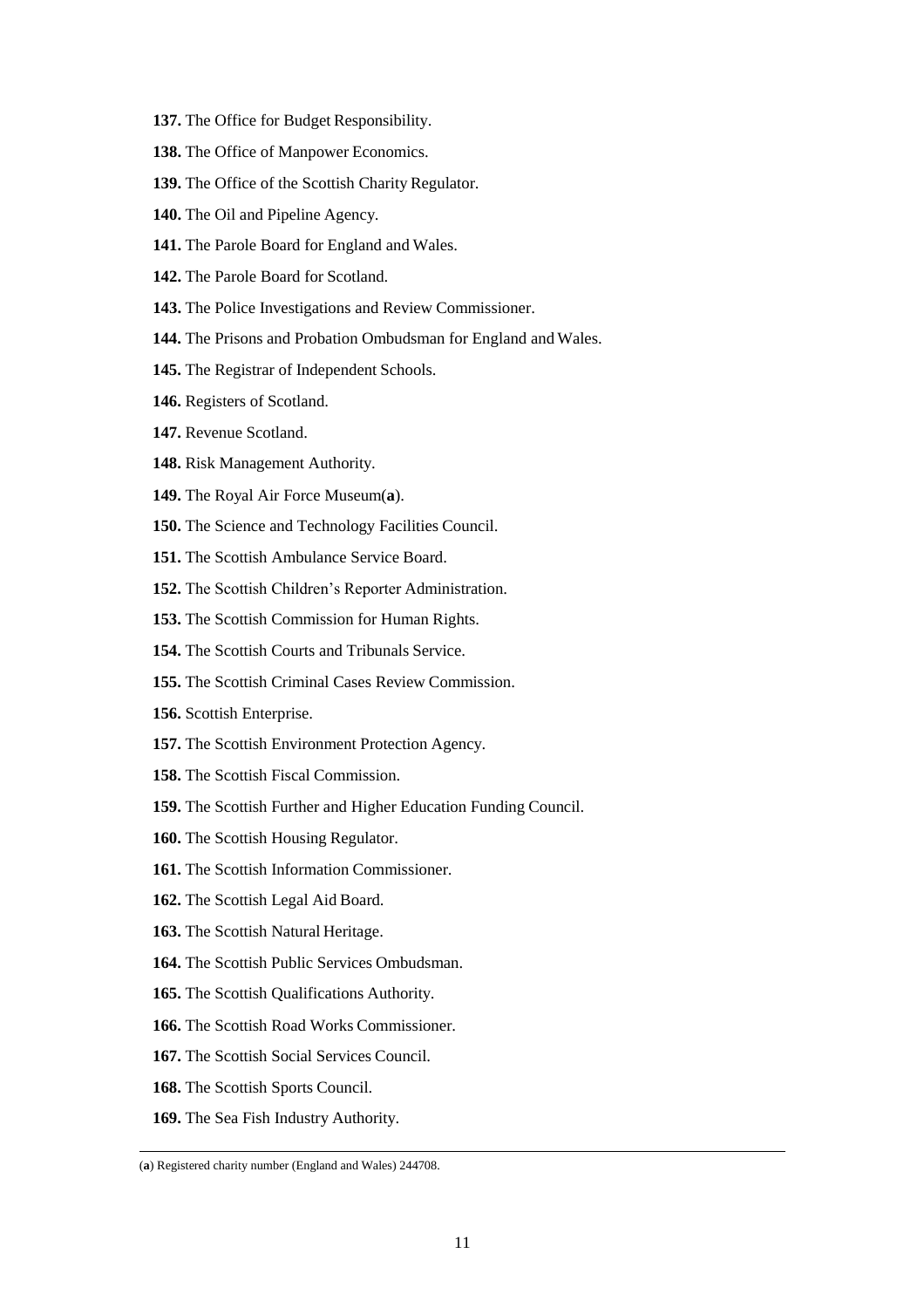- **170.** The Security Industry Authority.
- **171.** Sianel Pedwar Cymru (S4C).
- **172.** The Single Source Regulations Office.
- **173.** The Slough Children's Services Trust.
- **174.** Social Care and Social Work Improvement Scotland.
- **175.** The Social Care Institute for Excellence(**a**).
- **176.** The Sports Grounds Safety Authority.
- **177.** The Standards Commission for Scotland.
- **178.** The Technology Strategy Board(**b**).
- **179.** The Trustees of the British Museum.
- **180.** The Trustees of the Imperial War Museum.
- **181.** The Trustees of National Heritage Memorial Fund.
- **182.** The Trustees of the National Maritime Museum.
- 183. The Trustees of the Natural History Museum.
- **184.** The Trustees of the Sir John Soane's Museum(**c**).
- **185.** The UK Atomic Energy Authority.
- **186.** The UK Commission for Employment and Skills(**d**).
- **187.** The United Kingdom Anti-Doping Limited(**e**).
- **188.** The United Kingdom Sports Council(**f**).
- **189.** VisitScotland.
- **190.** The Westminster Foundation for Democracy Limited(**g**).
- **191.** The Youth Justice Board for England and Wales.

<sup>(</sup>a) Registered charity number (England and Wales) 1092778.

<sup>(</sup>b) Registered company number (England and Wales) RC000818.

<sup>(</sup>c) Registered charity number (England and Wales) 313609.

<sup>(</sup>d) Registered company number (England and Wales) 06425800.

<sup>(</sup>e) Registered company number (England and Wales) 6990867.

<sup>(</sup>f) Registered company number (England and Wales) RC000765.

<sup>(</sup>g) Registered company number (England and Wales) 2693163.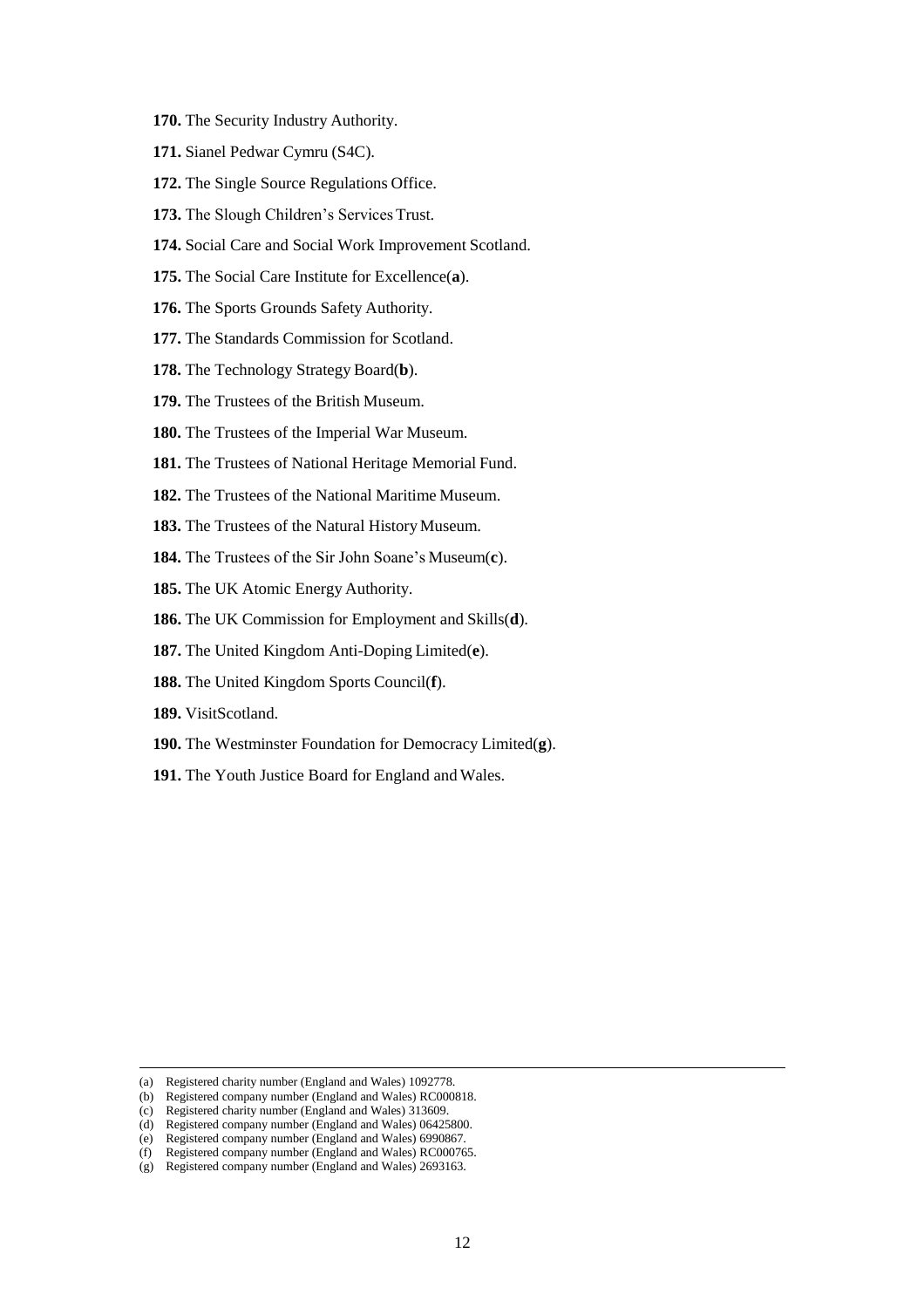# SCHEDULE 2 Regulation 8

# Information to be published

### **Table 1**

### **Relevant union officials**

What was the total number of your employees who were relevant union officials during the relevant period?

| Number of employees who were relevant union | Full-time equivalent employee number |
|---------------------------------------------|--------------------------------------|
| officials during the relevant period        |                                      |
| 30                                          | 4145                                 |

### **Table 2**

### **Percentage of time spent on facility time**

How many of your employees who were relevant union officials employed during the relevant period spent a) 0%, b) 1%-50%, c) 51%-99% or d) 100% of their working hours on facility time?

| Percentage of time | Number of employees |
|--------------------|---------------------|
| 0%                 |                     |
| $1 - 50\%$         |                     |
| 51%-99%            |                     |
| 100%               |                     |

### **Table 3**

### **Percentage of pay bill spent on facility time**

Provide the figures requested in the first column of the table below to determine the percentage of your total pay bill spent on paying employees who were relevant union officials for facility time during the relevant period.

| <i>First Column</i>                                       | Figures(1,000s) |
|-----------------------------------------------------------|-----------------|
| Provide the total cost of facility time                   | 59,587.55       |
| Provide the total pay bill                                | 161,319,000     |
| Provide the percentage of the total pay bill              | 0.037%          |
| spent on facility time, calculated as:                    |                 |
| (total cost of facility time $\div$ total pay bill) x 100 |                 |

### **Table 4**

### **Paid trade union activities**

As a percentage of total paid facility time hours, how many hours were spent by employees who were relevant union officials during the relevant period on paid trade union activities?

| Time spent on paid trade union activities as a<br>percentage of total paid facility time hours<br>calculated as:                                             | 100% |
|--------------------------------------------------------------------------------------------------------------------------------------------------------------|------|
| (total hours spent on paid trade union activities)<br>by relevant union officials during the relevant<br>period $\div$ total paid facility time hours) x 100 |      |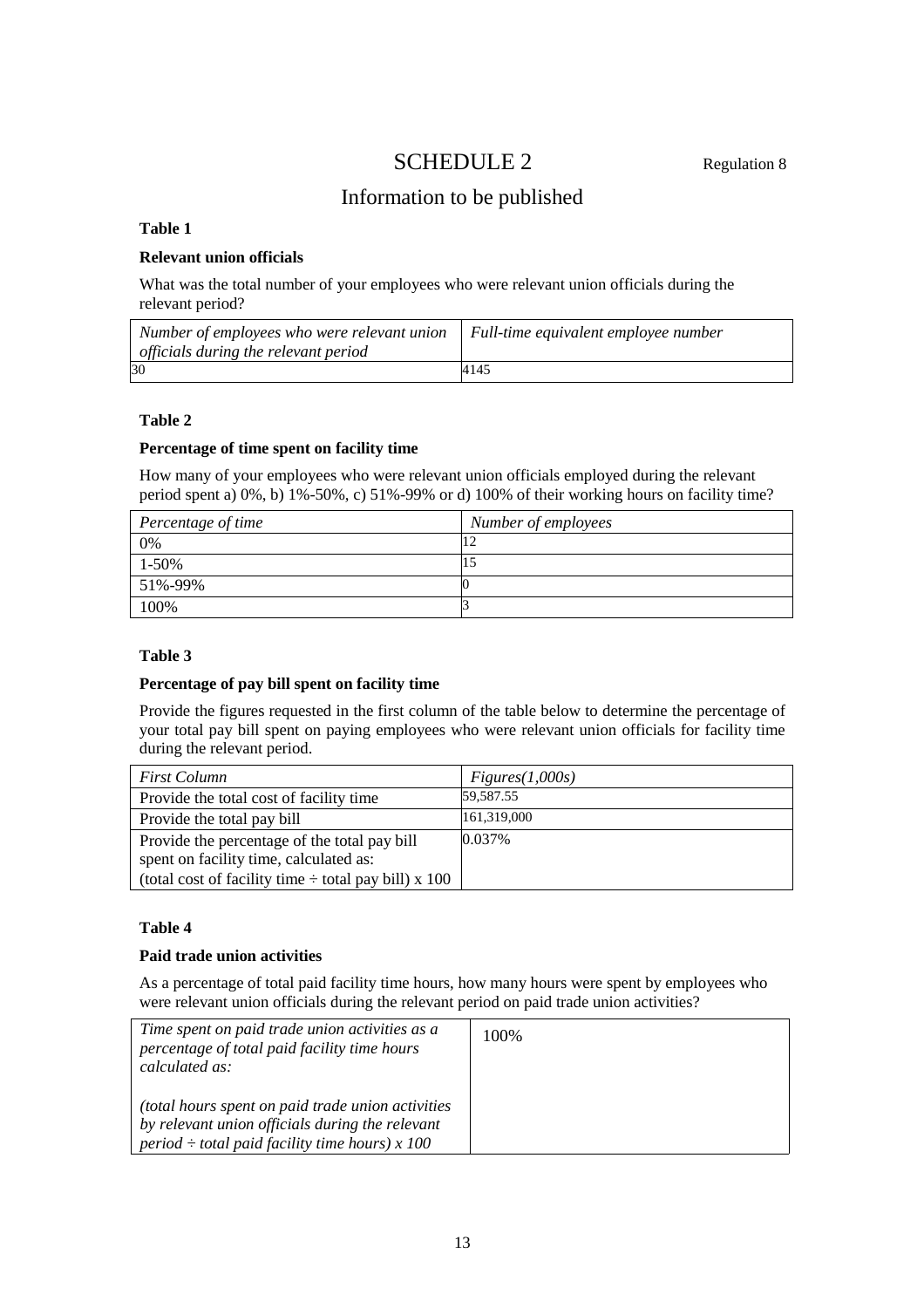### **EXPLANATORY NOTE**

#### *(This note is not part of the Regulations)*

These Regulations are made under section 172A of the Trade Union and Labour Relations (Consolidation) Act 1992 and make provision in connection with the imposition of requirements on public authorities to publish information in relation to facility time taken by trade union officials.

Regulation 2 defines certain terms.

Regulation 3 specifies who is to be treated, for the purposes of section 172A, as the employer of a relevant union official who is employed by the Crown and makes connected provision about the meaning of "employee".

Regulation 4 provides how to calculate the total cost of facility time.

Regulation 5 provides how to calculate the total pay bill.

Regulation 6 provides how to calculate the full-time equivalent employee number.

Regulation 7(1) and (2) specifies Government Departments (other than the Secret Intelligence Service, the Security Service and the Government Communications Headquarters), the Scottish Ministers and public authorities described or listed in Schedule 1 for the purposes of the meaning of 'relevant public sector employer' under section 172A. Regulation 7(3) excludes devolved Welsh authorities covered by a description in Schedule 1 from being specified for the purposes of the meaning of 'relevant public sector employer'.

Regulation 8 requires a relevant public sector employer which satisfies the employee number condition for the relevant period to complete and publish the information described in Schedule 2 and makes provision in connection with those requirements.

A full impact assessment of the effect that these Regulations will have on the costs of business, the voluntary sector and the public sector has been prepared. A copy has been placed in the Library of each House of Parliament and is annexed to the Explanatory Memorandum which is available alongside these Regulations at [www.legislation.gov.uk.](http://www.legislation.gov.uk/)

<sup>©</sup> Crown copyright 2017

Printed and published in the UK by The Stationery Office Limited under the authority and superintendence of Carol Tullo, Controller of Her Majesty's Stationery Office and Queen's Printer of Acts of Parliament.